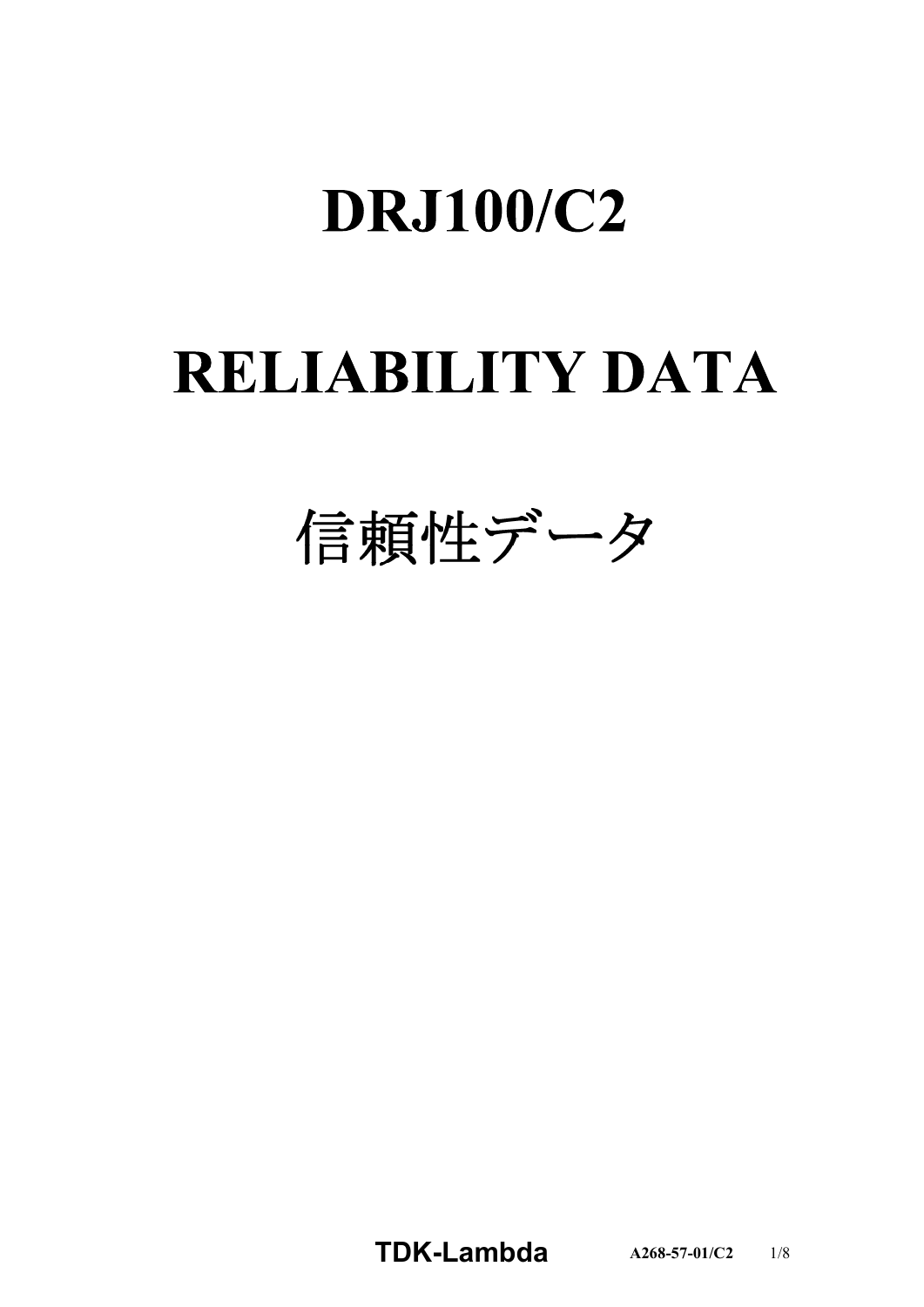# *RWS 50B600B Series* **DRJ100/C2**

### **INDEX**

|  | 2. 主要部品温度上昇値 Main Components Temperature Rise △T List ·························· 6 |  |
|--|------------------------------------------------------------------------------------|--|
|  | 3. 電解コンデンサ推定寿命計算値 Electrolytic Capacitor Lifetime ………………………… 7~8                   |  |

※他項目の信頼性データは標準品を参照ください。

Other reliability data refer to RELIABILITY DATA of standard model DRJ100.

\* 試験結果は、代表データでありますが、全ての製品はほぼ同等な特性を示します。 従いまして、以下の結果は参考値とお考え願います。

Test results are typical data. Nevertheless the following results are considered to be reference data because all units have nearly the same characteristics.

評価負荷条件 Load conditions

\*入力電圧が100VAC未満の場合、下記のとおり出力ディレーティングが必要です。 Output derating is needed when input voltage is less than 100VAC.

Output voltage : 24V

| $V_{\rm in}$    | Iout : Full load | 24V              |
|-----------------|------------------|------------------|
| $100 - 265$ VAC | 100%             | 3.75A            |
| 85VAC           | 80%              | 3.0 <sub>A</sub> |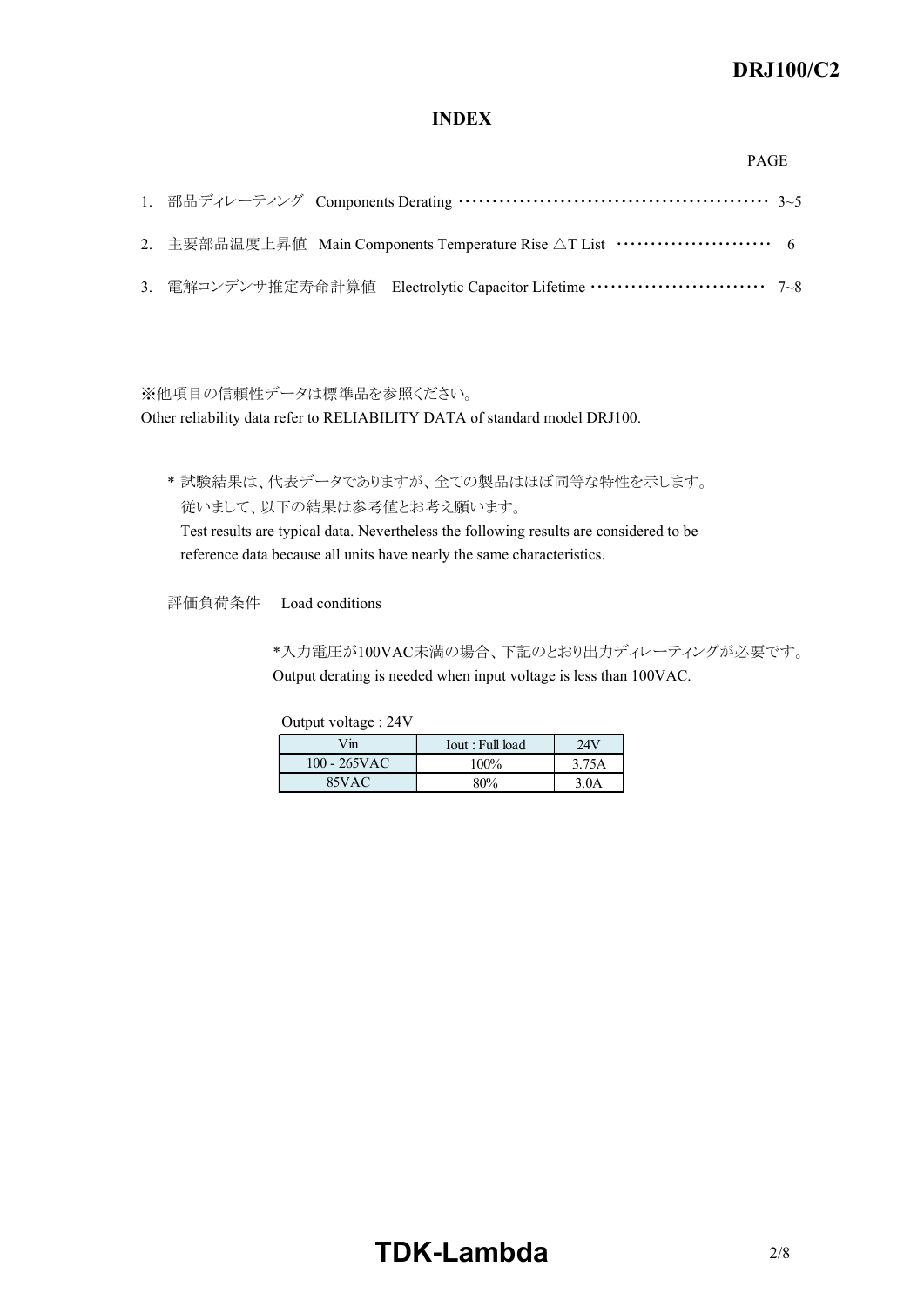# 1. 部品ディレーティング Components Derating

#### **MODEL : DRJ100/C2**

#### **(1) Calculating Method**

(a) 測定方法 Measuring method

| ・取付方法                                    | :標準取付 : A       | ・周囲温度                      | :55°C           |  |
|------------------------------------------|-----------------|----------------------------|-----------------|--|
| Standard mounting : A<br>Mounting method |                 | Ambient temperature        |                 |  |
| ・入力電圧                                    | $:100$ , 230VAC | ・出力電圧、電流                   | : Typ., $100\%$ |  |
| Input voltage                            |                 | Output voltage $&$ current |                 |  |

(b) 半導体 Semiconductors

ケース温度、消費電力、熱抵抗より使用状態の接合点温度を求め最大定格、接合点温度との比較を 求めました。

Compared with maximum junction temperature and actual one which is calculated based on case temperature, power dissipation and thermal impedance.

(c) IC、抵抗、コンデンサ等 IC, Resistors, Capacitors, etc.

周囲温度、使用状態、消費電力など、個々の値は設計基準内に入っています。 Ambient temperature, operating condition, power dissipation and so on are within derating criteria.

#### (d) 熱抵抗算出方法 Calculating method of thermal impedance

|                 | $\theta$ j – c = $\frac{Tj(max) - Tc}{Pj(max)}$<br>$\theta j - l = \frac{Tj(max) - Tl}{Pj(max)}$ |
|-----------------|--------------------------------------------------------------------------------------------------|
|                 |                                                                                                  |
| Tc              | : ディレーティングの始まるケース温度 一般に25°C                                                                      |
|                 | Case Temperature at Start Point of Derating; 25 <sup>°</sup> C in General                        |
| T1              | : ディレーティングの始まるリード温度 一般に25℃                                                                       |
|                 | Lead Temperature at Start Point of Derating; 25°C in General                                     |
| Pj(max)         | - : 最大接合点(チャネル)損失                                                                                |
| (Pch(max))      | Maximum Junction (channel) Dissipation                                                           |
|                 |                                                                                                  |
| Tj(max)         | : 最大接合点(チャネル)温度                                                                                  |
| (Tch(max))      | Maximum Junction (channel) Temperature                                                           |
| $\theta$ j-c    | : 接合点(チャネル)からケースまでの熱抵抗                                                                           |
| $(\theta$ ch-c) | Thermal Impedance between Junction (channel) and Case                                            |
|                 |                                                                                                  |
| $\theta$ j-l    | : 接合点(チャネル)からリードまでの熱抵抗                                                                           |
| $(\theta$ ch-l) | Thermal Impedance between Junction (channel) and Lead                                            |
|                 |                                                                                                  |
| $\theta$ j-a    | : 接合点から周囲までの熱抵抗                                                                                  |
|                 | Thermal Impedance between Junction and Ambient                                                   |

# **TDK-Lambda** 3/8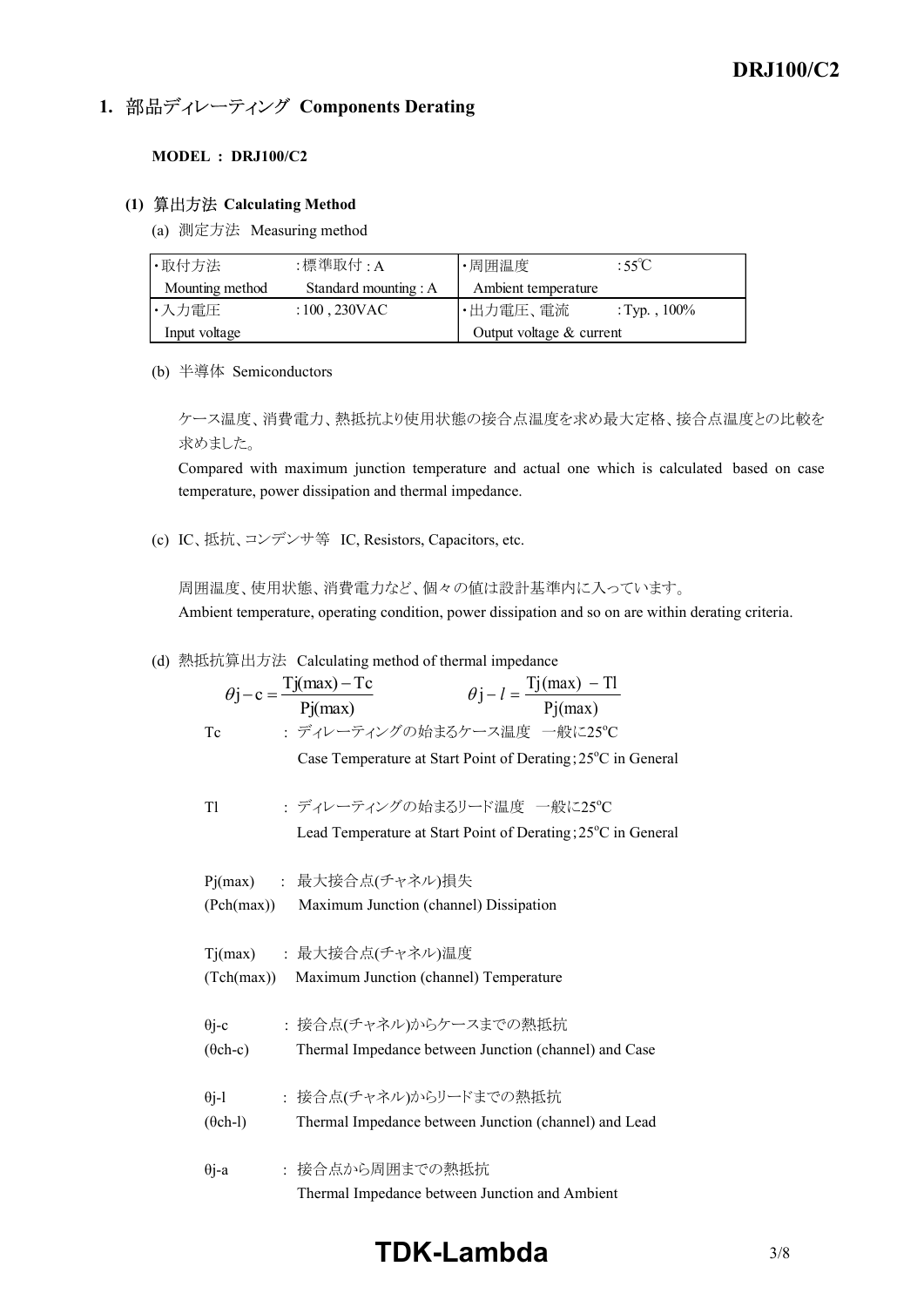## *RWS 50B600B Series* **DRJ100/C2**

## **(2) 部品ディレーティング表 Component Derating List**

| $100LL$ , $100LT$ -1/04 |                                                   |                                             |                 |
|-------------------------|---------------------------------------------------|---------------------------------------------|-----------------|
|                         |                                                   |                                             |                 |
| 部品番号                    | $V_{\text{in}} = 100 \text{VAC}$                  | $Ta = 55^{\circ}C$                          |                 |
| Location No.            | $\mathrm{Vo} = 24\mathrm{V}$                      | $I_0 = 3.75A$                               |                 |
| Q1                      | Tch (max) = $150^{\circ}$ C                       | $\theta$ ch-c = 3.7 °C/W                    |                 |
| IPA60R199CP             | $Pch = 1.12 W$                                    | $\Delta Tc = 31.4$ °C                       | $Tc = 86.4 °C$  |
| <b>INFINEON</b>         | Tch = Tc + (( $\theta$ ch-c) × Pch) = 90.5 °C     |                                             |                 |
|                         | D.F. = $60.3\%$                                   |                                             |                 |
| Q2                      | Tch (max) = $150^{\circ}$ C                       | $\theta$ ch-c = 3.13 °C/W                   |                 |
| R6009ENX                | $Pch = 1.68 W$                                    | $\Delta Tc = 67.0$ °C                       | $Tc = 122.0 °C$ |
| <b>ROHM</b>             | Tch = Tc + (( $\theta$ ch-c) × Pch) = 127.3 °C    |                                             |                 |
|                         | D.F. = $84.9\%$                                   |                                             |                 |
| D1                      | Tj (max) = $150^{\circ}$ C                        | $\theta$ j-c = 5.5 °C/W                     |                 |
| D3SB60                  | $P_1 = 2.15 W$                                    | $\Delta Tc = 46.1$ °C                       | $Tc = 101.1$ °C |
| <b>SHINDENGEN</b>       | $Tj = Tc + ((\theta j - c) \times Pj) = 112.9$ °C |                                             |                 |
|                         | D.F. = 75.3 $\%$                                  |                                             |                 |
| D51                     | Tj (max) = 175 °C                                 | $\theta$ j-c = 1.5 °C/W                     |                 |
| STPS30150CW             | $P_1 = 2.82 W$                                    | $\Delta Tc = 72.5$ °C                       | $Tc = 127.5 °C$ |
| ST MICRO.               | $Tj = Tc + ((\theta j - c) \times Pj) = 131.7$ °C |                                             |                 |
|                         | $D.F. = 75.3 \%$                                  |                                             |                 |
| D103                    | T <sub>j</sub> (max) = 150 °C                     | $\theta$ j-c = 4.0 °C/W                     |                 |
| DE5L60U                 | $Pi = 0.879 W$                                    | $\Delta Tc = 43.9$ °C                       | $Tc = 98.9$ °C  |
| <b>SHINDENGEN</b>       | $Tj = Tc + ((\theta j - c) \times Pj) = 102.4$ °C |                                             |                 |
|                         | D.F. = $68.3\%$                                   |                                             |                 |
| D105                    | Tj (max) = $150 °C$                               | $\theta$ j-l = 23.0 °C/W                    |                 |
| D1F60                   | $Pj = 26.39$ mW                                   | $\Delta T l$ = 59.6 °C                      | $TI = 114.6 °C$ |
| <b>SHINDENGEN</b>       | $Tj = T1 + ((\theta j - 1) \times Pj) = 115.2$ °C |                                             |                 |
|                         | D.F. = 76.8 $\%$                                  |                                             |                 |
| D <sub>201</sub>        | Tj (max) = $150^{\circ}$ C                        | $\theta$ j-a = 130 °C/W                     |                 |
| CRH01                   | $Pi = 19mW$                                       | $\Delta$ Ta = 67.8 °C                       | $Ta = 122.8 °C$ |
| <b>TOSHIBA</b>          | $Tj = Ta + ((\theta j-a) \times Pj) = 125.3$ °C   |                                             |                 |
|                         | D.F. = $83.5\%$                                   |                                             |                 |
| PC102                   | Tj (max) = 125 °C                                 | $\theta$ j-c = 250 °C/W                     |                 |
| <b>TLP291(SE</b>        | $Pi = 1.25$ mW                                    | $\Delta Tc = 42.1 \text{ }^{\circ}\text{C}$ | $Tc = 97.1 °C$  |
| (LED)                   | $Tj = Tc + ((\theta j - c) \times Pj) = 97.4$ °C  |                                             |                 |
| <b>TOSHIBA</b>          | D.F. = 77.9 $\%$                                  |                                             |                 |
| PC102                   | Tj (max) = 125 °C                                 | $\theta$ j-c = 250 °C/W                     |                 |
| <b>TLP291(SE</b>        | $Pj = 2.4$ mW                                     | $\Delta Tc = 42.1 \text{ }^{\circ}\text{C}$ | $Tc = 97.1$ °C  |
| (TRANSISTOR)            | $Tj = Tc + ((\theta j - c) \times Pj) = 97.7$ °C  |                                             |                 |
| <b>TOSHIBA</b>          | D.F. = $78.2\%$                                   |                                             |                 |

### MODEL : DRJ100-24-1/C2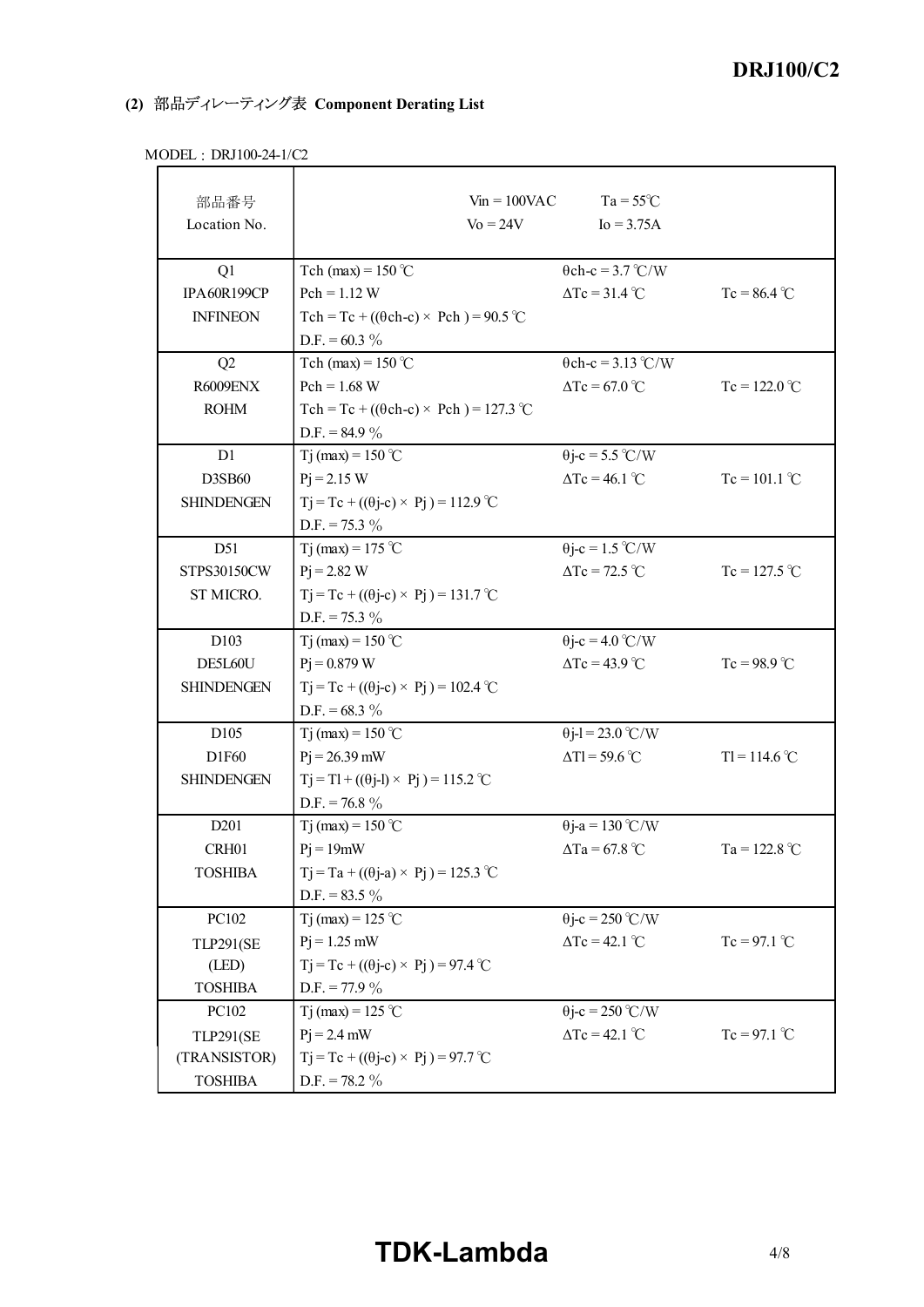MODEL : DRJ100-24-1/C2

| 部品番号              | $V_{in} = 230$ VAC                                | $Ta = 55^{\circ}C$            |                 |
|-------------------|---------------------------------------------------|-------------------------------|-----------------|
| Location No.      | $\mathrm{Vo} = 24\mathrm{V}$                      | $I_0 = 3.75A$                 |                 |
| Q1                | Tch (max) = $150^{\circ}$ C                       | $\theta$ ch-c = 3.7 °C/W      |                 |
| IPA60R199CP       | $Pch = 1.68 W$                                    | $\Delta Tc = 31.6^{\circ}C$   | $Tc = 86.6 °C$  |
| <b>INFINEON</b>   | Tch = Tc + (( $\theta$ ch-c) × Pch) = 92.8 °C     |                               |                 |
|                   | D.F. = $61.9\%$                                   |                               |                 |
| Q2                | Tch (max) = $150^{\circ}$ C                       | $\theta$ ch-c = 3.13 °C/W     |                 |
| R6009ENX          | $Pch = 1.68 W$                                    | $\Delta Tc = 64.2$ °C         | $Tc = 119.2 °C$ |
| <b>ROHM</b>       | Tch = Tc + (( $\theta$ ch-c) × Pch) = 124.5 °C    |                               |                 |
|                   | D.F. = $83.0\%$                                   |                               |                 |
| D1                | Tj (max) = $150^{\circ}$ C                        | $\theta$ j-c = 5.5 °C/W       |                 |
| D3SB60            | $Pi = 0.94 W$                                     | $\Delta Tc = 24.8 \text{ °C}$ | $Tc = 79.8 °C$  |
| <b>SHINDENGEN</b> | $Tj = Tc + ((\theta j - c) \times Pj) = 85.0$ °C  |                               |                 |
|                   | $D.F. = 56.7 \%$                                  |                               |                 |
| D51               | Tj (max) = 175 °C                                 | $\theta$ j-c = 1.5 °C/W       |                 |
| STPS30150CW       | $Pj = 2.82 W$                                     | $\Delta Tc = 68.1$ °C         | $Tc = 123.1 °C$ |
| ST MICRO.         | $Tj = Tc + ((\theta j - c) \times Pj) = 127.3$ °C |                               |                 |
|                   | $D.F. = 72.7 \%$                                  |                               |                 |
| D103              | Tj (max) = $150^{\circ}$ C                        | $\theta$ j-c = 4.0 °C/W       |                 |
| DE5L60U           | $Pj = 0.879 W$                                    | $\Delta Tc = 35.9 \degree C$  | $Tc = 90.9$ °C  |
| <b>SHINDENGEN</b> | $Tj = Tc + ((\theta j - c) \times Pj) = 94.4$ °C  |                               |                 |
|                   | D.F. = $62.9\%$                                   |                               |                 |
| D105              | Tj (max) = $150^{\circ}$ C                        | $\theta$ j-l = 23.0 °C/W      |                 |
| D1F60             | $Pj = 26.39$ mW                                   | $\Delta T l = 56.4$ °C        | $TI = 111.4 °C$ |
| <b>SHINDENGEN</b> | $Tj = T1 + ((\theta j - 1) \times Pj) = 112.0$ °C |                               |                 |
|                   | $D.F. = 74.7 \%$                                  |                               |                 |
| D <sub>201</sub>  | Tj (max) = $150^{\circ}$ C                        | $\theta$ j-a = 130 °C/W       |                 |
| CRH01             | $Pj = 22mW$                                       | $\Delta$ Ta = 63.3 °C         | Ta = 118.3 °C   |
| <b>TOSHIBA</b>    | $Tj = Ta + ((\theta j-a) \times Pj) = 121.2 °C$   |                               |                 |
|                   | $D.F. = 80.8 \%$                                  |                               |                 |
| PC102             | T <sub>j</sub> (max) = 125 °C                     | $\theta$ j-c = 250 °C/W       |                 |
| <b>TLP291(SE</b>  | $Pi = 1.25$ mW                                    | $\Delta Tc = 36.8 °C$         | $Tc = 91.8 °C$  |
| (LED)             | $Tj = Tc + ((\theta j - c) \times Pj) = 92.1$ °C  |                               |                 |
| <b>TOSHIBA</b>    | $D.F. = 73.7 \%$                                  |                               |                 |
| PC102             | T <sub>j</sub> (max) = 125 °C                     | $\theta$ j-c = 250 °C/W       |                 |
| <b>TLP291(SE</b>  | $Pj = 2.4$ mW                                     | $\Delta Tc = 36.8 °C$         | $Tc = 91.8 °C$  |
| (TRANSISTOR)      | $Tj = Tc + ((\theta j - c) \times Pj) = 92.4$ °C  |                               |                 |
| <b>TOSHIBA</b>    | D.F. = $73.9\%$                                   |                               |                 |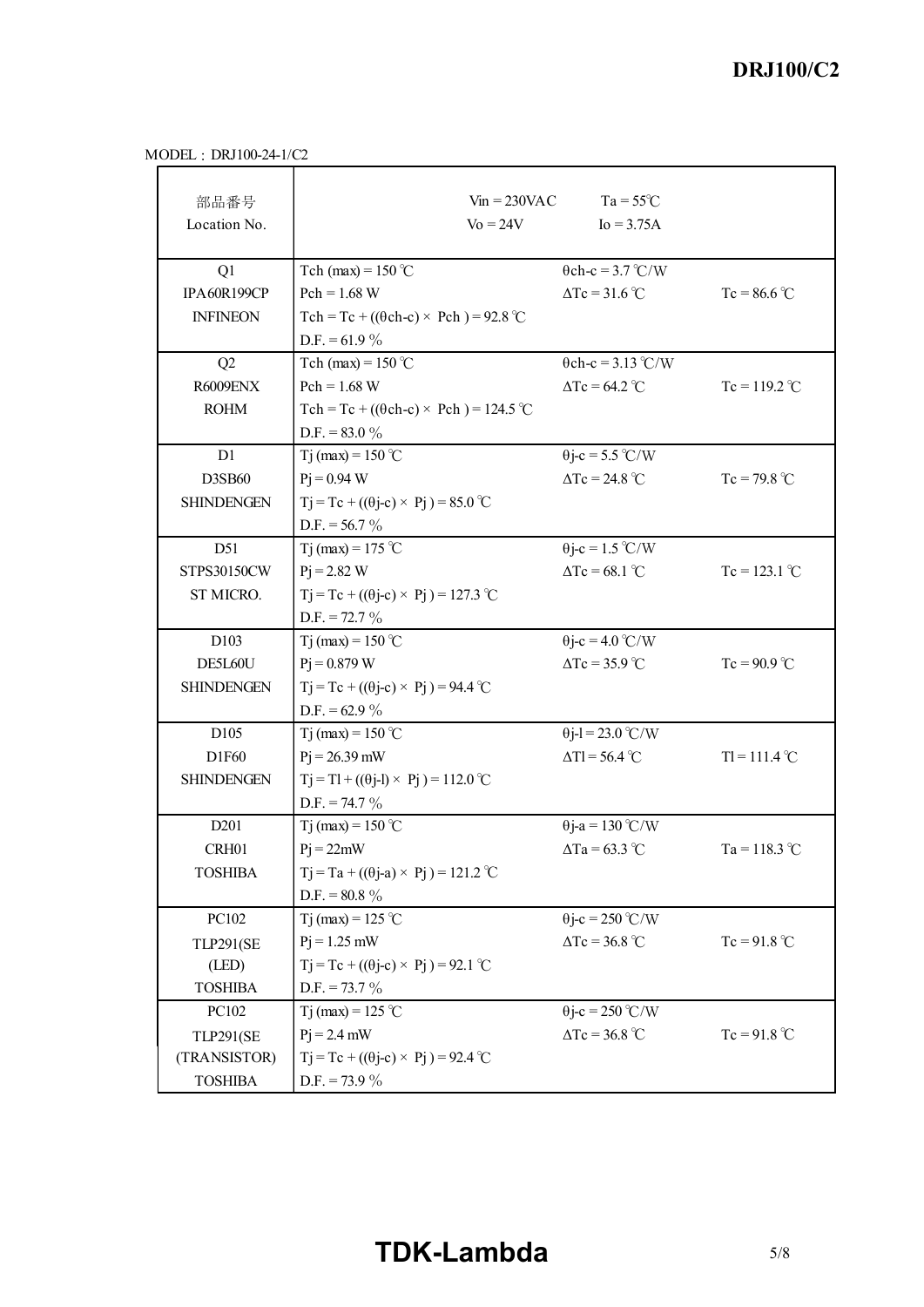#### *INSTRUCTION MANUAL* 2. 主要部品温度上昇值 Main Components Temperature Rise  $\Delta T$  List

#### **MODEL : DRJ100-24-1/C2**

## **(1) Measuring Conditions**

|                                    | Mounting A                                                        |                                | Mounting B                                                                                           |                         |
|------------------------------------|-------------------------------------------------------------------|--------------------------------|------------------------------------------------------------------------------------------------------|-------------------------|
| 取付方法<br>Mounting Method            | $+V - V - V$                                                      | $\leftarrow$ OUTPUT<br>$\circ$ | N                                                                                                    | $\leftarrow$ INPUT<br>O |
| (標準取付:A)<br>(Standard Mounting: A) | $\circ$<br>DIN<br><b>RAIL</b><br>,,,,,,,,,,<br>$\leftarrow$ INPUT |                                | DIN<br><b>RAIL</b><br>$\circ$<br>O<br>$\wedge$ $\wedge$ $\wedge$ $\wedge$<br>$\longleftarrow$ OUTPUT |                         |
| 入力電圧 Vin                           |                                                                   |                                |                                                                                                      |                         |
| Input Voltage                      | 100VAC                                                            | 230VAC                         | 100VAC                                                                                               | 230VAC                  |
| 出力電圧 Vo                            |                                                                   |                                |                                                                                                      |                         |
| Output Voltage                     | 24VDC                                                             |                                |                                                                                                      |                         |
| 出力電流 Io                            |                                                                   |                                |                                                                                                      |                         |
| <b>Output Current</b>              | $3.75A(100\%)$                                                    |                                |                                                                                                      |                         |

### **(2) Measuring Results**

|                  |                        | $\Delta T$ Temperature Rise (°C) |             |                    |            |  |
|------------------|------------------------|----------------------------------|-------------|--------------------|------------|--|
|                  | 出力ディレーティング             | Io= $100\%$                      |             |                    |            |  |
|                  | <b>Output Derating</b> | $Ta = 55^{\circ}C$               |             | Ta= $40^{\circ}$ C |            |  |
| 部品番号             | 部品名                    | 取付方向: Mounting A                 |             | 取付方向: Mounting B   |            |  |
| Location No.     | Part name              | Vin:100VAC                       | Vin: 230VAC | Vin:100VAC         | Vin:230VAC |  |
| Q1               | <b>MOS FET</b>         | 31.4                             | 31.6        | 46.1               | 45.4       |  |
| Q2               | <b>BRIDGE DIODE</b>    | 67.0                             | 64.2        | 55.7               | 54.8       |  |
| D1               | <b>DIODE</b>           | 46.1                             | 24.8        | 66.2               | 44.5       |  |
| D51              | S.B.D.                 | 72.5                             | 68.1        | 58.8               | 58.2       |  |
| D <sub>103</sub> | <b>DIODE</b>           | 43.9                             | 35.9        | 61.6               | 52.8       |  |
| D <sub>105</sub> | <b>DIODE</b>           | 59.6                             | 56.4        | 40.3               | 39.5       |  |
| D <sub>201</sub> | <b>DIODE</b>           | 67.8                             | 63.3        | 55.1               | 54.3       |  |
| PC102            | PHOTO COUPLER          | 42.1                             | 36.8        | 43.3               | 41.0       |  |
| T1               | <b>TRANS</b>           | 67.2                             | 63.4        | 52.6               | 51.8       |  |
| L31              | <b>CHOKE COIL</b>      | 16.1                             | 11.1        | 20.7               | 16.7       |  |
| L1               | <b>BALUN</b>           | 34.0                             | 14.6        | 53.8               | 31.7       |  |
| L <sub>4</sub>   | <b>CHOKE COIL</b>      | 37.7                             | 26.5        | 56.6               | 45.7       |  |
| L71              | <b>BALUN</b>           | 28.8                             | 25.1        | 23.9               | 22.7       |  |
| C <sub>5</sub>   | E.CAP.                 | 34.9                             | 31.1        | 40.5               | 37.8       |  |
| C6               | E.CAP.                 | 44.4                             | 40.7        | 45.0               | 43.0       |  |
| C51              | E.CAP.                 | 40.2                             | 36.2        | 24.9               | 24.0       |  |
| C52              | E.CAP.                 | 35.8                             | 30.4        | 31.4               | 29.5       |  |
| C73              | E.CAP.                 | 19.8                             | 17.6        | 13.9               | 13.1       |  |

# **TDK-Lambda** 6/8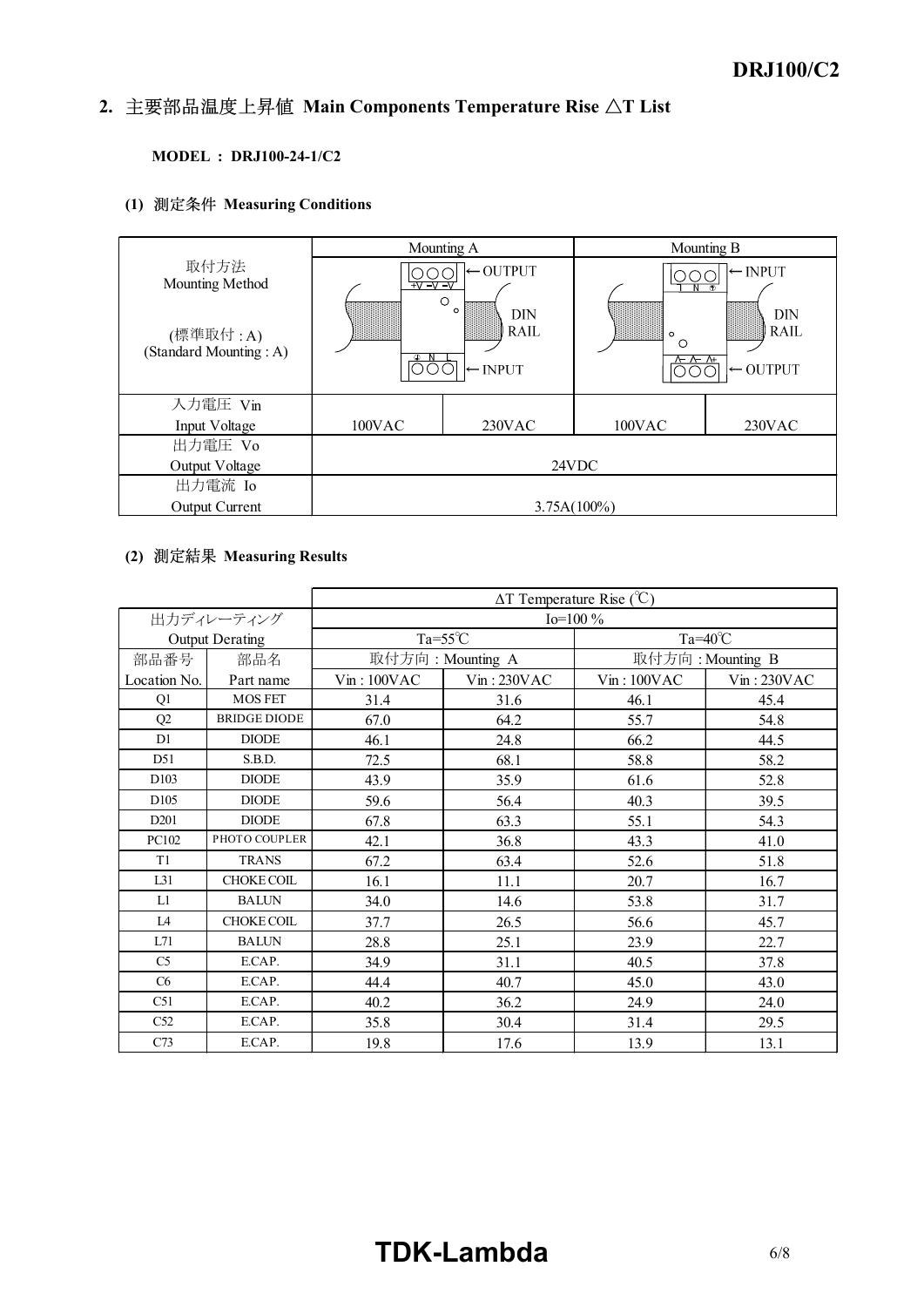## **3. 電解コンデンサ推定寿命計算値 Electrolytic Capacitor Lifetime**



上記推定寿命は、弊社計算方法により算出した値であり、封口ゴムの劣化等の影響を含めておりません。 The lifetime is calculated based on our method and doesn't include the seal rubber degradation effect etc. 電解コンデンサの寿命は15年が上限となります。

The upper limit of the Electolytic Capacitors lifetime are 15 years.

# **TDK-Lambda** 7/8